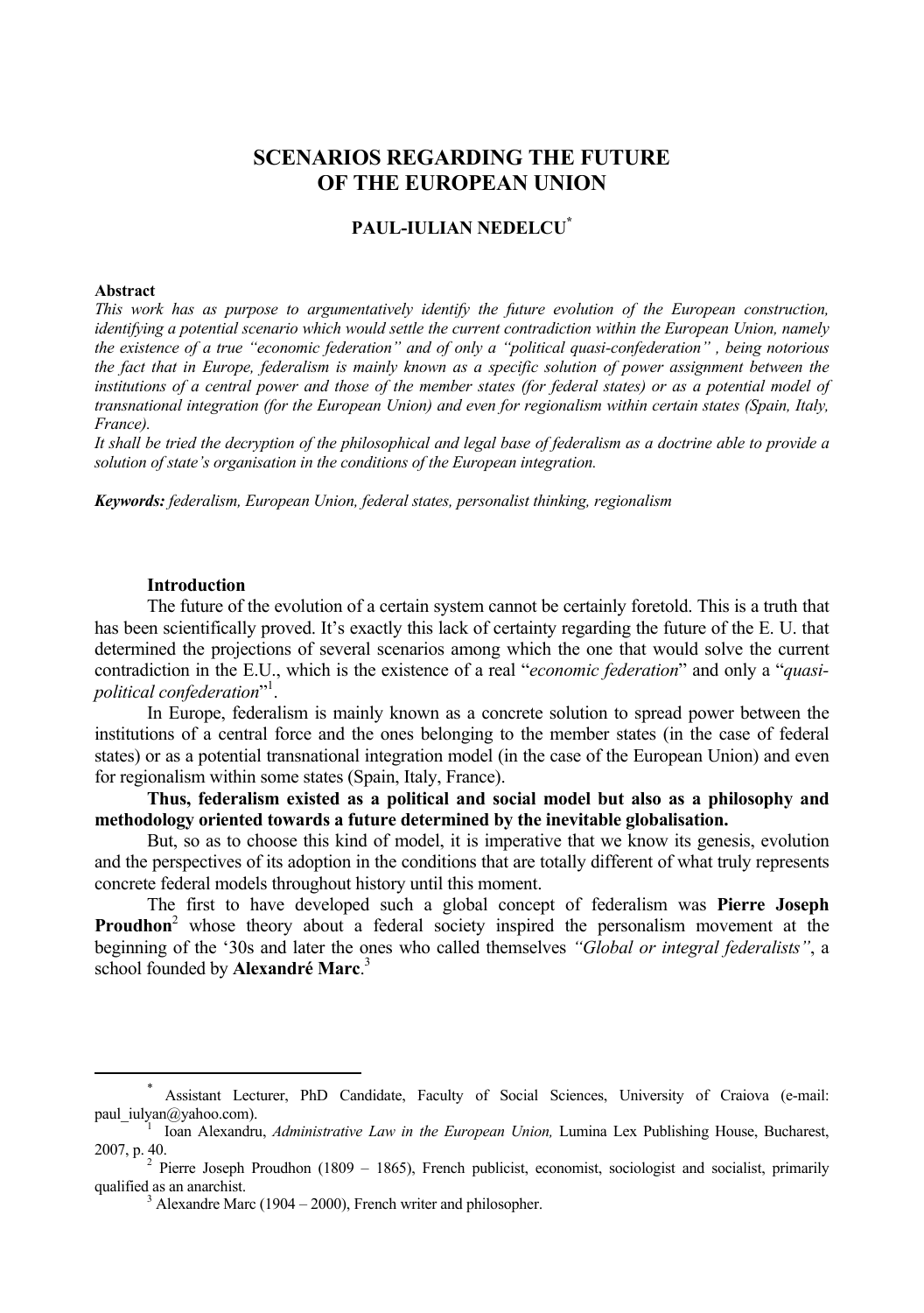## **1.Federalism as manner of organisation of a society**

The archetype of the compound state is the federal state. The federal state is an association of states that freely decide, as per their sovereignty, to create joint bodies to which they grant a part of their competences, mostly in the military, diplomacy or financial field.

The federal state is formed of several state formations that have autonomy from the constitutional, legislative and legal point of view and are subordinated to it. In the international relationships, only the federal state has the quality of subject to the rule of law. The connection of association between the states is established with the Constitution. Thus, the federal state appears as an association of states that are subjected to a sole central power (the federal power) on one hand and, on the other hand, preserve a long constitutional, administrative and legal. The federal state preserved a multitude of constitutional frames subjected to the same superior constitutional frame (of the federal state).

In the speciality doctrine it is estimated that there are two ways to establish a federation: by integrating several states and constituting a state entity (the United States of America, Switzerland, and Germany) or by separating some regions of the unitary state and establishing a federation (Belgium).

The reasons to integrate some independent and sovereign states in a federal one are very different: common defence against an external threat; the preoccupation to insure (with the integration) a stable intern social order; the will to use economic resources more efficiently; the geographic context (it is the case of the European integration process).

Regarding the reasons to establish a federation by separating some provinces of the unitary state, they mostly consisted in trying to find a solution to conflict-like national problems. The federal state can be considered a synthesis between the unitary state – with its centripetal or centralising tendency and the co federal state – with its centrifugal tendency to push away its entities from the centre.

The federal state is different from the co federal one by its degree of integration of the federate entities, the Constitution being the one standing as grounds for its existence and not a Treaty. This is built of an assembly of states, federate states that transfer part of their primary sovereignty over to the entity formed of their grouping to the federal state. This sovereignty transfer can be considered a transfer of competences in the benefit of the federal state.

When the first federal constitution was elaborated in Philadelphia there had to be found a compromise between the two groups with the two apparently incompatible philosophies: the ones who wanted to replace the thirteen independent sovereignties with an American Government and Parliament and the ones who refused to replace any transfer of sovereignty to joint institutions and went for a confederation where joint institutions had no power at all over the sovereign member states.

The solution was found by Benjamin Franklin who suggested the bicameral federal system as a historical compromise: *The Chamber* – representing the people of the United States and the *Senate* – representing the interests of the member states.

**Thus, federalism appears since the beginning as a combination between unity and diversity as seems to be the result of an integration process that tends to overcome autarchy without generating centralism and uniformity; it can be a process of decentralization without touching that specific autarchy we find today in the international society formed of the so called national sovereign states where some are actually "***more equal than others"*.

Generally, federalism is associated to the historical experience of federal states. Nevertheless, the constitutional frame offered by the dualist split of power between the political federation and its member states can tolerate political regimes, social and economic systems, but also different philosophies such as the United States of America or the former Union of Soviet Socialist Republics, Switzerland or the former Yugoslavia, Brazil or Germany. We believe that the creation of the United States of Europe will not necessarily involve the option of a form named society even if the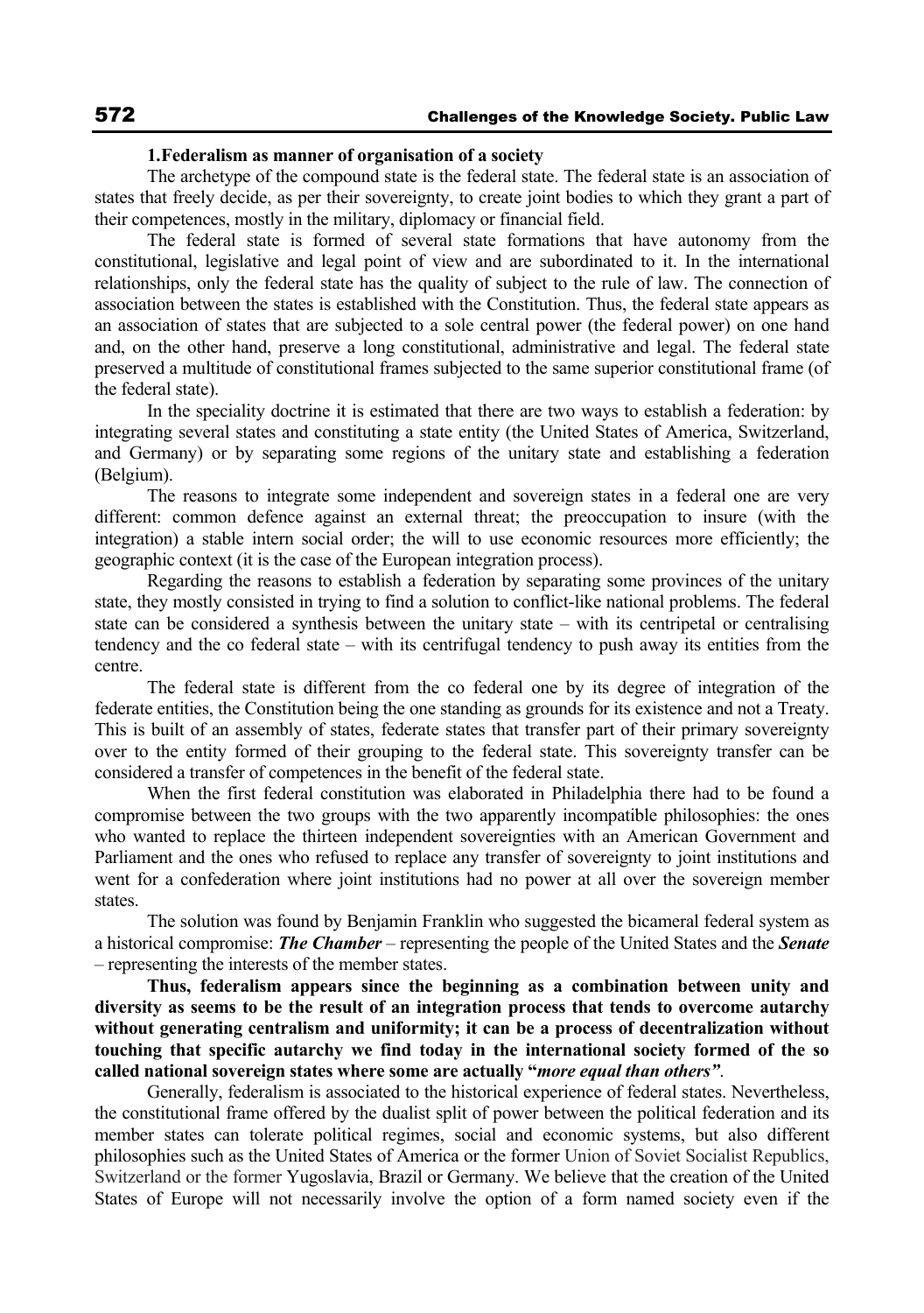# Iulian Nedelcu 573

reallocation of the authority, by splitting competences and transferring them to a European level, will contribute to great change.

Every state or any other federal-like type of organization have in common some principles that, even though in practice they are somehow unevenly or insufficiently applied, can be found in federalism and characterizes it: the political autonomy and self-government (self-management) of the federate states or member subgroups is insured with legal guarantees and adequate financial means; the litigations between federal autonomous states or member sub-groups are not solved with an illegal competition nor with the arbitrary decisions of an all-powerful centre, but with rules mutually agreed-upon or with conventions between the partners involved. This was called the principle of cooperative federalism; in a federal system, the power is split so that each level (both federal institutions and the ones belonging to the federate states or member sub-groups) require adequate means to solve their own problems.

The purpose of this principle called the subsidiarity is not only to obtain a higher efficiency but also for a higher degree of transparency and self-control; federalism aims to strengthen the democratic principle of participation not only for individuals but also for the member states or subgroups so as to take part to common decisions. The participation becomes efficient by also applying the other principles mentioned above. Some individual members of some small autonomous sub-groups know problems and people better and this is why they have greater possibilities to take part to decisions than the ones belonging to strongly centralized mass organizations. Solving conflicts with dialogue and agreements is more participative than a decision imposed authoritatively, by force.

## **2.Interpreting the philosophical and juridical fundament of federalism as a solution for state organisation**

Founder federalism, but also father of anarchism and socialism, **Proudhon** describes in his latest work "*Du principe fédératif*", especially (but not only) the model of a society built of autonomous communities that are united (in a federation) according to some contracts freely complied with. The power must be split so that it can be as close as possible to the level of the problems that need to be solved. *"The power must be everywhere, even in the centre"*, **Alexandre Marc** states, interpreting Proudhon's federalist theory.

The grounds for Proudhon's society are the local communities, workshops and small plants; they are autonomous and are self-managed in a democratic way, then they unite in greater regions and production units which, at their turn, unite in federal nations (states) and, in the end, in a transnational federacy that includes everything. The basic principle of Proudhon's federal society is, thus, a sort of "*social contract*". Unlike **Rousseau**, applying this principle will not lead to the disappearance of the countless individualists in a collectivist mass of people.

Proudhon's social contract finds its expression in *mutualism* for instance, in the desire to truly limit and solve conflicts with understandings between the opposite groups of interests.

**Proudhon's** methodology is often described as "*an open dialectics*". In a federal structure, polarities, tensions and even conflicts are maintained but controlled. There is no need to dissolve regions in a centralized national state or nations in a centralized Europe: "*open dialectics*" is not a philosophy of "*either-or*" but of "*as well as*" (also)<sup>4</sup>. The essence of Proudhon's dialectic thinking consists in solving contradictions. The balance between all antagonisms must rely on justice, on righteousness – which Proudhon sees as a result of "*relativity and dialogue*", mutual recognition of opposite people and groups.<sup>5</sup>

Personalism, as a philosophy that pleaded for federalism and which might represent the basis of the European Union future configuration, developed and disseminated mostly, as we have shown at the beginning of this paragraph, in the '30 with the founders and partisans of the movement

 $\frac{1}{4}$ Alexandre Marc, *De la méthodologie à la dialectique*, Paris, 1970. 5

Bernard Voyenne, *Le fédéralism de P.J. Proudhon*, Paris, 1973.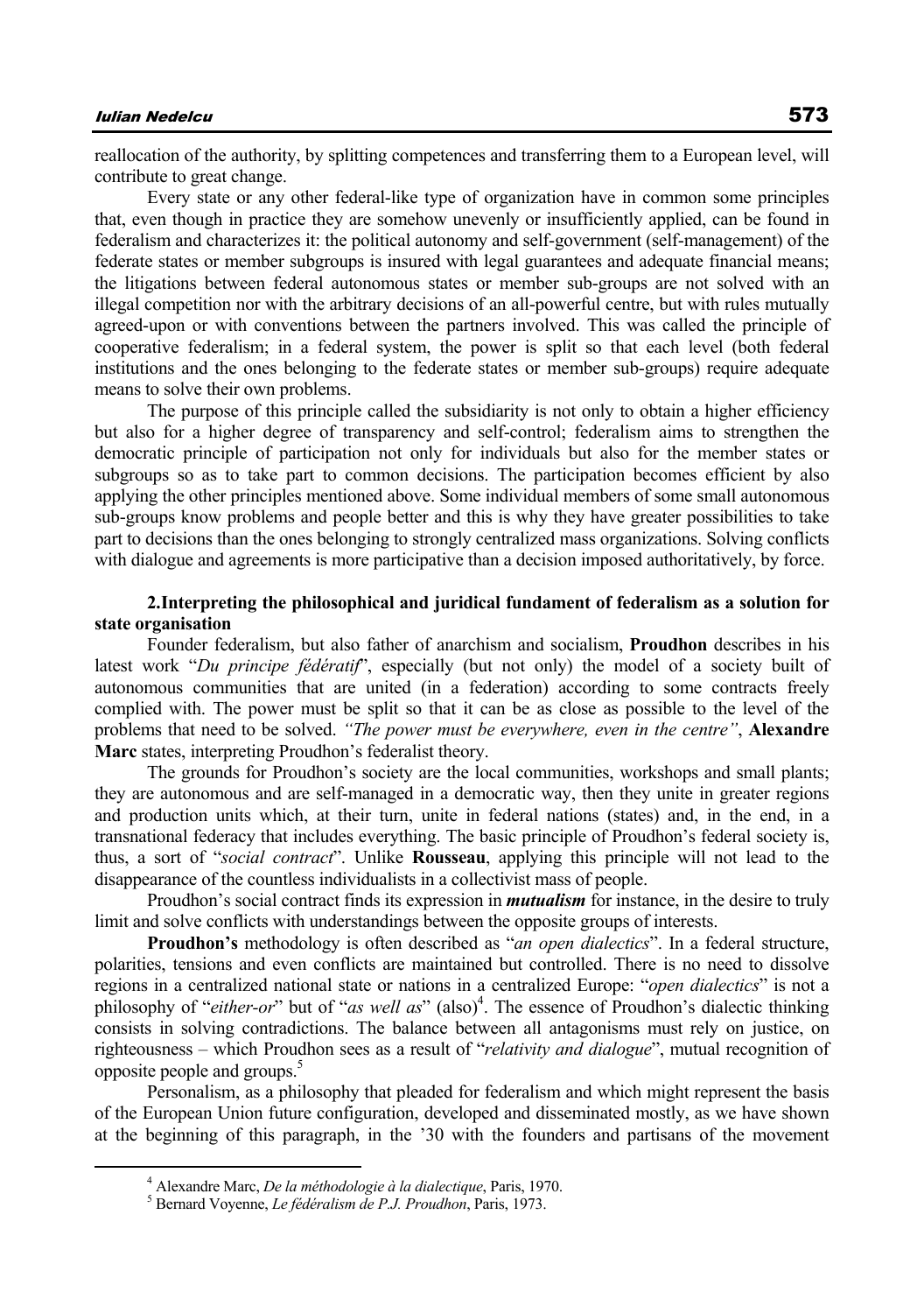through the magazines *"L'ordre Nouveau"* and *"Espirit"*. Among the personalists of the '30s the can be included **Robert Aaron**, **Arnaud Dandieu**, **Alexandre Marc**, **Daniel Rops** and **Denis de Rougemont**<sup>6</sup> , with us, **Constantin Rădulescu – Motru**<sup>7</sup> **.**

Synthesizing what we can remember is that personalists follow a certain doctrinal position which is the rejection both of individualism and of collectivism. Personalism opposes to individuals ideologies based on the idea that the sum of all selfish attitudes shall lead to general freedom and welfare. At the same time, personalism opposes the unilateral collectivist priority given to a society that controls everything in which the manipulated individuals are seen only as performers who must not build their own future but only contribute to the collective future.

A person's fulfilment firstly requires its autonomy and freedom but it can be reached only if the basic communities, groups of people (that allow personal relations) are also autonomous. On the other hand, one must notice that personalism does not aim to encourage the nostalgia of patriarchal isolationalism and that the principle of autonomy actually wants to mark the elimination of the aggressive centralism specific to great organisations, whether through a real decentralization of the power to take decisions, or even better by creating some new communities with human dimensions: neighbourhood organisations in the great city areas, regrouping autonomous team in plants, revalorizing trade union cells etc..

Each and one of these entities shall enjoy autonomy as long as it has its own statute and the necessary financial means to exert all its rights. But decentralization and creating new autonomous communities is limited by the need of autonomy from the neighbour groups, just as each person's freedom is limited by the others'. If somebody wants to avoid the atomization of an autarchic society, autonomy cannot mean absolute freedom and sovereignty.

The application of the autonomy principle objectively generates conflicts. The cooperation between independent centres to take decisions and restructure the entire society, both based on rules, laws and contracts freely accepted, constitutional, convenient, and generally agreed-upon, must lead to a civilisation of free and responsible people.

This restructuring on the vertical raises problems for the split of the political, economic, social and cultural power of all the European Union member states, as per real needs and requests. Thus, so as to follow the autonomy of the constituent communities, the federal power plays only an auxiliary part. When problems surpass the competence level of the "*subordinate*" levels, the autonomy of the federal communities is limited so that the management of the common interest problems is performed at the level of the federal authority.

The intervention of the individual in the society is insured with the principle of participation. The participation is conditioned by the need to follow the other principles of constitutional democracy, but in small communities a person can be knowingly totally fulfilled and can achieve his/ her goals in the community. Moreover, these communities must be capable to take part, at their turn, to solve the problems they share with others, whether by cooperating on the horizontal or with the relationships with the immediately superior level.

Conflicts and wars, hunger, sub-development, ethnic purification, ignorance and violence, radical nationalism, xenophobia and the lack of tolerance, tortures and other violations of the human rights, the destruction of the environment, etc. are only superficial manifestations of a deeper crisis currently affecting our world.

The nature of the crisis in this world can be described by the unbalanced relationships between man and nature, man and the technical world he created and with social relationships.

 <sup>6</sup> J. L. Loubet de Bayle, *Les non-conformistes des anées trentes*, Paris, 1969 and Ferdinand Kinsky, *Fédéralisme et personnalisme*, Paris, 1976. 7

<sup>&</sup>lt;sup>7</sup> C. Rădulescu – Motru, *Materialism and personalism in philosophy*, in the Romanian Academy Annals, series III, volume XIII, memoire May 04<sup>th</sup> 1947, very much commented upon by Corneliu Leu in *Studies, methods and hypotheses of personalist philosophy*, Realitatea Publishing House 2003, p. 65-68, 141-148, 221-298.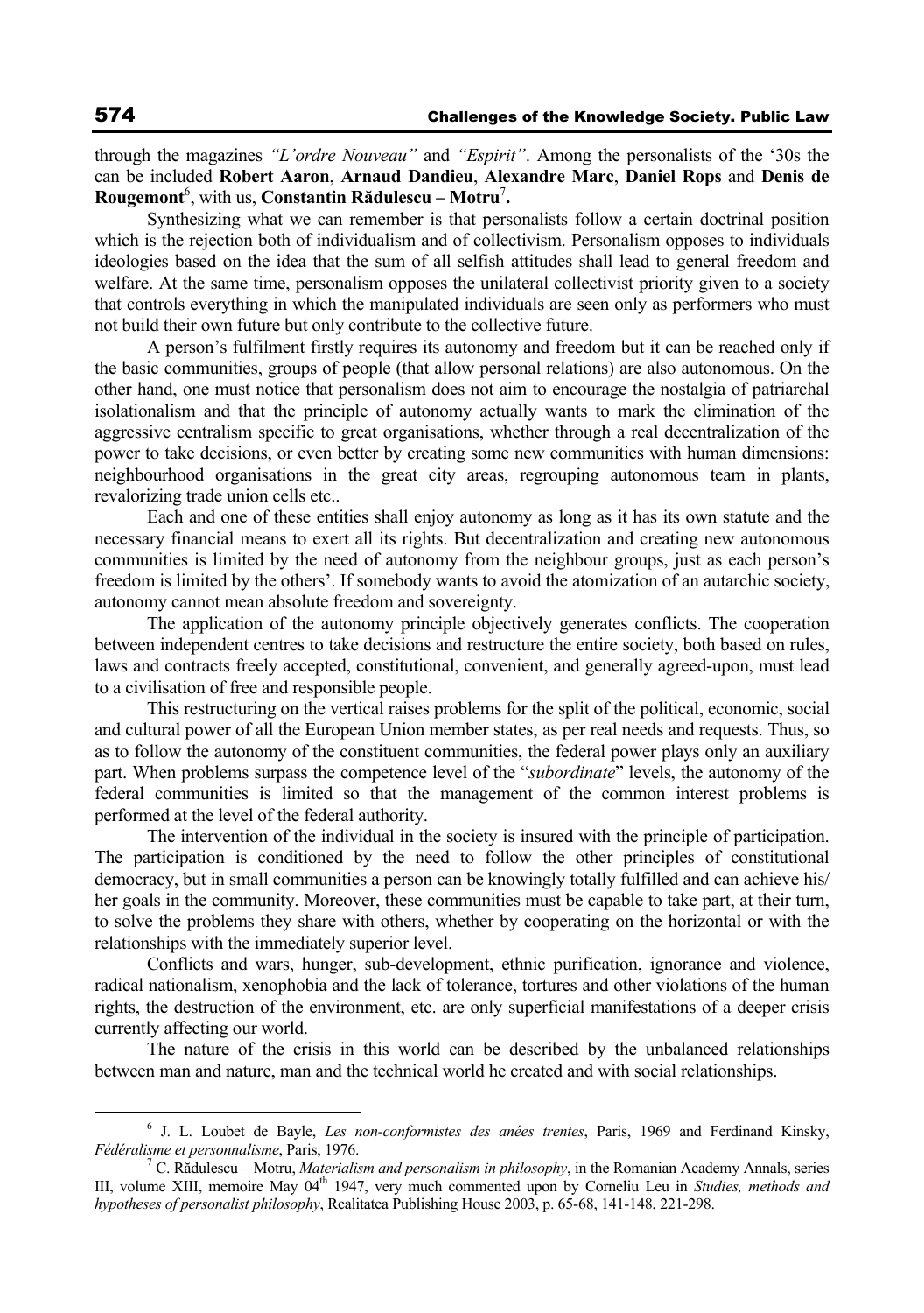Our society is more and more dominated by organizations of greater dimensions, as, for instance, cities (megalopolis) with millions of people, corporations with hundreds of thousand employees, political parties, trade unions, public and private bureaucracies. Small groups like families, small enterprises or corporations, decayed beginning with the industrial revolution. Most of the people spend more and more of their lives in anonymous social structures lacking transparency.

The result of this *"massification"* is the more and more increased tendency towards individualism. The social commitment to the community becomes a rare virtue while the rule is represented by a selfish pursuit of individual goals. Beyond our acquaintances and friends, people appear only as globally labelled groups: we talk about women, Catholics, Muslims, orthodox, black, Chinese, Americans, workers, drivers, etc. as if they were all robots heading for a single direction and behaving in the same unique way. Actually, these labels describe only a dimension of a great group, neglecting all the others. By using one of these terms we ignore the high complexity of the real world.

## **Conclusions**

Personalist thinking must not be seen as the final project of a perfect society that could rise within the European Union. The basic approach begins by recognising what in France is called "*la pluriapartenance de l'homme*" ("Man's pluri-partisanship). Each individual belongs to several groups and communities. Any limitation to only one of these different dimensions, nationality, social class, profession, etc. leads to the violation of freedom and the destruction of the great variety in the human life. E.U.'s integral federalism should acknowledge this variety by generally acknowledging self-government for all member states. Only that, if this condition is fulfilled, will it lead the unity to more freedom and solidarity? It would mean to go too far if we described in detail all the ideas of federalists, personalists and Proudhoniens. Nevertheless, we must mention some significant examples:

a) In the public field, the partial sovereignty transfer of the nation-state: within the territory, so as to allow a redefinition of the local authorities, also considering a loosening of urban centres that have become inadequate for being lodged; externally, by building a federal Europe and transforming the United Nations in a worldwide federation.

b) In the economic and social field, federalists have suggested a series of institutions meant to insure a person's autonomy and fulfilment. The most important is the minimum guaranteed wage to replace the current system. The excess of financial resources can be found in the civic service: each person should spend a year or two doing the work that is now left to a sub-proletariat formed of the emigrants in the third world $8$ .

c) In the cultural field nothing is more important for integral federalists that the respect for language and culture diversity forming the richness of the European inheritance. There is no "*raison d'Etat*" (State reason) justifying the enslavement of ethnical minorities whose fulfilment in autonomy does not oppose in any way to the unity of the federation. The case of Switzerland is convincing in this respect. The Swiss show that. If Berna applied the ideology of the unique and indivisible republic "*Republique une et indivisible*", Italian wouldn't be speaking in Lugano and French would be tolerated only as "*folkloric*" dialect at Geneva and Lausanne, with scarce radio programmes broadcast as a token of generosity<sup>9</sup>. The European culture has always had both unity and diversity.

**If we see federalism as the ideological projection of an ideal society and not as a product of will but as a realistic orientation, it is legitimate to say that some of the major problems of the world will never find themselves adequate solutions without a federalist approach.** 

 <sup>8</sup> Alexandre Marc, *Guaranteed social minimum (MSG) pour l'Europe*, L'Europe en formation, No. 268, p. 3- 19, Nice -1987.

Guy Heraud, *L'Europe des ethnics*, Paris - 1963.